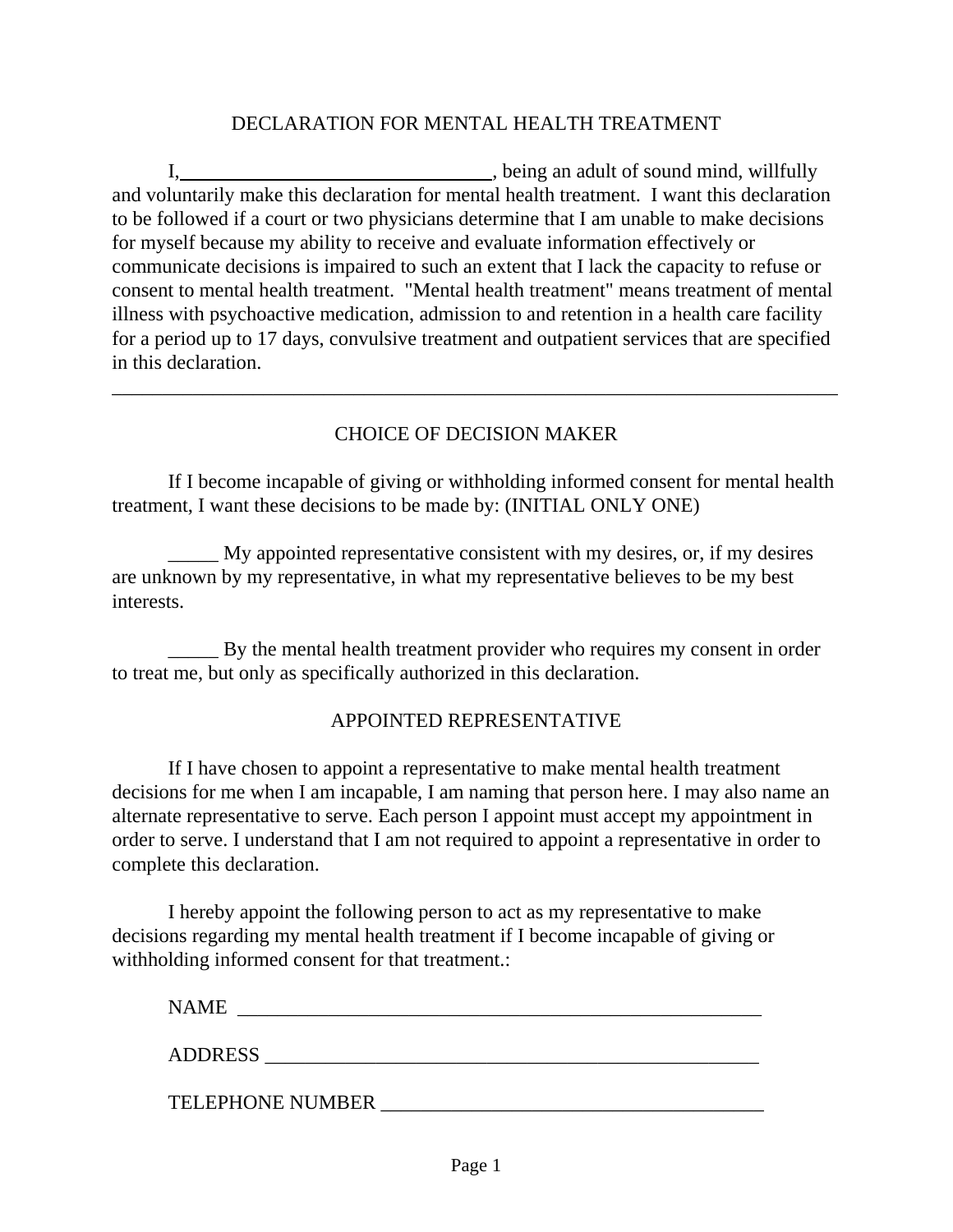### (OPTIONAL)

If the person named above refuses or is unable to act on my behalf, or if I revoke that person's authority to act as my representative, I authorize the following person to act as my representative:

NAME \_\_\_\_\_\_\_\_\_\_\_\_\_\_\_\_\_\_\_\_\_\_\_\_\_\_\_\_\_\_\_\_\_\_\_\_\_\_\_\_\_\_\_\_\_\_\_\_\_\_\_\_

ADDRESS \_\_\_\_\_\_\_\_\_\_\_\_\_\_\_\_\_\_\_\_\_\_\_\_\_\_\_\_\_\_\_\_\_\_\_\_\_\_\_\_\_\_\_\_\_\_\_\_\_

TELEPHONE NUMBER \_\_\_\_\_\_\_\_\_\_\_\_\_\_\_\_\_\_\_\_\_\_\_\_\_\_\_\_\_\_\_\_\_\_\_\_\_\_

My representative is authorized to make decisions that are consistent with the wishes I have expressed in this declaration or, if not expressed, as are otherwise known to my representative. If my desires are not expressed and are not otherwise known by my representative, my representative is to act in what he or she believes to be my best interests. My representative is also authorized to receive information regarding proposed mental health treatment and to receive, review and consent to disclosure of medical records relating to that treatment.

## DIRECTIONS FOR MENTAL HEALTH TREATMENT

\_\_\_\_\_\_\_\_\_\_\_\_\_\_\_\_\_\_\_\_\_\_\_\_\_\_\_\_\_\_\_\_\_\_\_\_\_\_\_\_\_\_\_\_\_\_\_\_\_\_\_\_\_\_\_\_\_\_\_\_\_\_\_\_\_\_\_\_\_\_\_\_

This declaration permits me to state my wishes regarding mental health treatments including psychoactive medications, admission to and retention in a health care facility for mental health treatment for a period not to exceed 17 days, convulsive treatment and outpatient services.

If I become incapable of giving or withholding informed consent for mental health treatment, my wishes are: I CONSENT TO THE FOLLOWING MENTAL HEALTH TREATMENTS: (May include types and dosage of medications, short-term inpatient treatment, a preferred provider or facility, transport to a provider or facility, convulsive treatment or alternative outpatient treatments.)

\_\_\_\_\_\_\_\_\_\_\_\_\_\_\_\_\_\_\_\_\_\_\_\_\_\_\_\_\_\_\_\_\_\_\_\_\_\_\_\_\_\_\_\_\_\_\_\_\_\_\_\_\_\_\_\_\_\_\_\_\_\_\_\_\_\_\_\_\_\_\_\_

\_\_\_\_\_\_\_\_\_\_\_\_\_\_\_\_\_\_\_\_\_\_\_\_\_\_\_\_\_\_\_\_\_\_\_\_\_\_\_\_\_\_\_\_\_\_\_\_\_\_\_\_\_\_\_\_\_\_\_\_\_\_\_\_\_\_\_\_\_\_\_\_

\_\_\_\_\_\_\_\_\_\_\_\_\_\_\_\_\_\_\_\_\_\_\_\_\_\_\_\_\_\_\_\_\_\_\_\_\_\_\_\_\_\_\_\_\_\_\_\_\_\_\_\_\_\_\_\_\_\_\_\_\_\_\_\_\_\_\_\_\_\_\_\_

\_\_\_\_\_\_\_\_\_\_\_\_\_\_\_\_\_\_\_\_\_\_\_\_\_\_\_\_\_\_\_\_\_\_\_\_\_\_\_\_\_\_\_\_\_\_\_\_\_\_\_\_\_\_\_\_\_\_\_\_\_\_\_\_\_\_\_\_\_\_\_\_

\_\_\_\_\_\_\_\_\_\_\_\_\_\_\_\_\_\_\_\_\_\_\_\_\_\_\_\_\_\_\_\_\_\_\_\_\_\_\_\_\_\_\_\_\_\_\_\_\_\_\_\_\_\_\_\_\_\_\_\_\_\_\_\_\_\_\_\_\_\_\_\_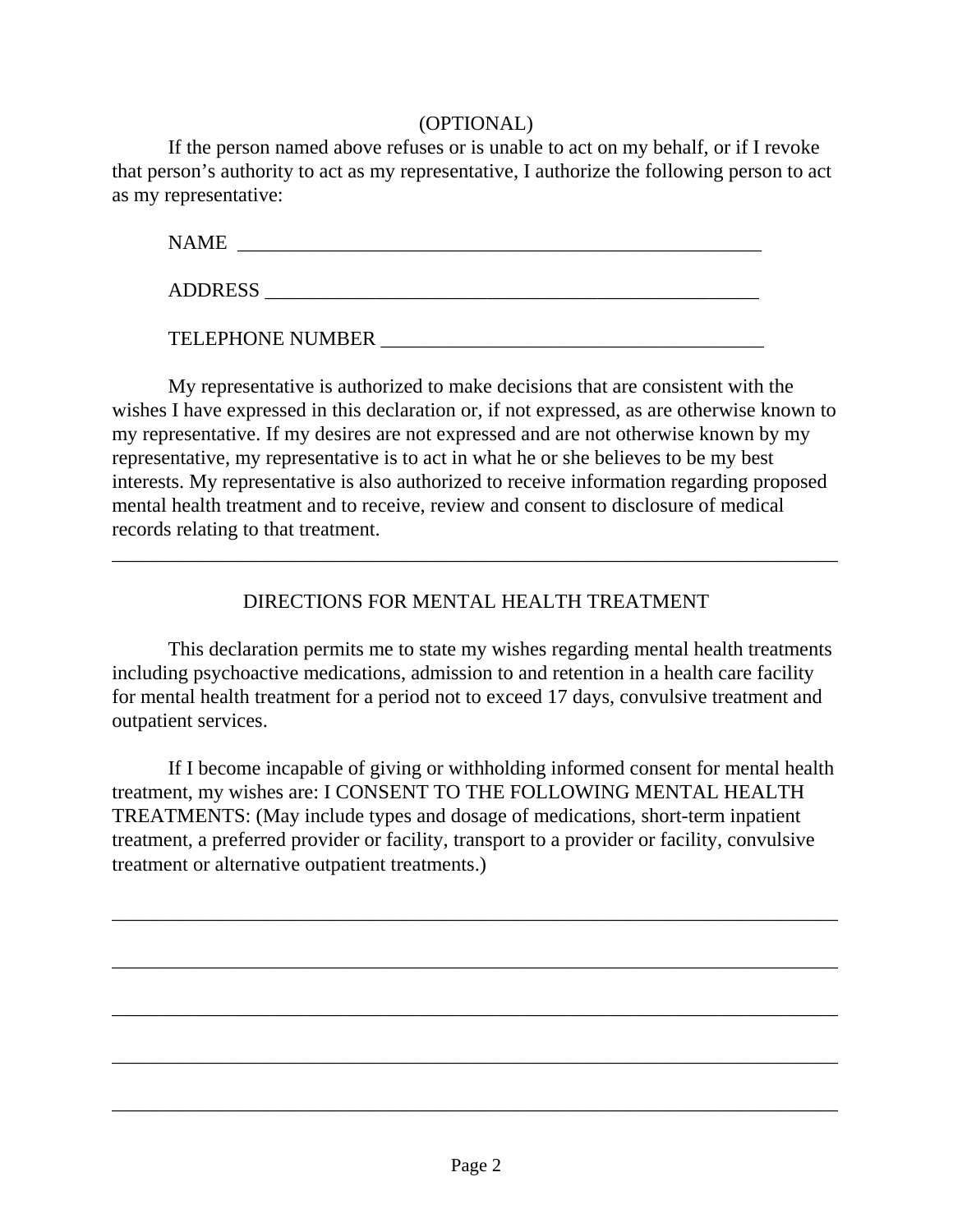## I DO NOT CONSENT TO THE FOLLOWING MENTAL HEALTH

TREATMENT: (Consider including your reasons, such as past adverse reaction, allergies or misdiagnosis. Be aware that a person may be treated without consent if the person is held pursuant to civil commitment law.)

\_\_\_\_\_\_\_\_\_\_\_\_\_\_\_\_\_\_\_\_\_\_\_\_\_\_\_\_\_\_\_\_\_\_\_\_\_\_\_\_\_\_\_\_\_\_\_\_\_\_\_\_\_\_\_\_\_\_\_\_\_\_\_\_\_\_\_\_\_\_\_\_

\_\_\_\_\_\_\_\_\_\_\_\_\_\_\_\_\_\_\_\_\_\_\_\_\_\_\_\_\_\_\_\_\_\_\_\_\_\_\_\_\_\_\_\_\_\_\_\_\_\_\_\_\_\_\_\_\_\_\_\_\_\_\_\_\_\_\_\_\_\_\_\_

\_\_\_\_\_\_\_\_\_\_\_\_\_\_\_\_\_\_\_\_\_\_\_\_\_\_\_\_\_\_\_\_\_\_\_\_\_\_\_\_\_\_\_\_\_\_\_\_\_\_\_\_\_\_\_\_\_\_\_\_\_\_\_\_\_\_\_\_\_\_\_\_

\_\_\_\_\_\_\_\_\_\_\_\_\_\_\_\_\_\_\_\_\_\_\_\_\_\_\_\_\_\_\_\_\_\_\_\_\_\_\_\_\_\_\_\_\_\_\_\_\_\_\_\_\_\_\_\_\_\_\_\_\_\_\_\_\_\_\_\_\_\_\_\_

\_\_\_\_\_\_\_\_\_\_\_\_\_\_\_\_\_\_\_\_\_\_\_\_\_\_\_\_\_\_\_\_\_\_\_\_\_\_\_\_\_\_\_\_\_\_\_\_\_\_\_\_\_\_\_\_\_\_\_\_\_\_\_\_\_\_\_\_\_\_\_\_

\_\_\_\_\_\_\_\_\_\_\_\_\_\_\_\_\_\_\_\_\_\_\_\_\_\_\_\_\_\_\_\_\_\_\_\_\_\_\_\_\_\_\_\_\_\_\_\_\_\_\_\_\_\_\_\_\_\_\_\_\_\_\_\_\_\_\_\_\_\_\_\_

\_\_\_\_\_\_\_\_\_\_\_\_\_\_\_\_\_\_\_\_\_\_\_\_\_\_\_\_\_\_\_\_\_\_\_\_\_\_\_\_\_\_\_\_\_\_\_\_\_\_\_\_\_\_\_\_\_\_\_\_\_\_\_\_\_\_\_\_\_\_\_\_

\_\_\_\_\_\_\_\_\_\_\_\_\_\_\_\_\_\_\_\_\_\_\_\_\_\_\_\_\_\_\_\_\_\_\_\_\_\_\_\_\_\_\_\_\_\_\_\_\_\_\_\_\_\_\_\_\_\_\_\_\_\_\_\_\_\_\_\_\_\_\_\_

\_\_\_\_\_\_\_\_\_\_\_\_\_\_\_\_\_\_\_\_\_\_\_\_\_\_\_\_\_\_\_\_\_\_\_\_\_\_\_\_\_\_\_\_\_\_\_\_\_\_\_\_\_\_\_\_\_\_\_\_\_\_\_\_\_\_\_\_\_\_\_\_

\_\_\_\_\_\_\_\_\_\_\_\_\_\_\_\_\_\_\_\_\_\_\_\_\_\_\_\_\_\_\_\_\_\_\_\_\_\_\_\_\_\_\_\_\_\_\_\_\_\_\_\_\_\_\_\_\_\_\_\_\_\_\_\_\_\_\_\_\_\_\_\_

\_\_\_\_\_\_\_\_\_\_\_\_\_\_\_\_\_\_\_\_\_\_\_\_\_\_\_\_\_\_\_\_\_\_\_\_\_\_\_\_\_\_\_\_\_\_\_\_\_\_\_\_\_\_\_\_\_\_\_\_\_\_\_\_\_\_\_\_\_\_\_\_

### ADDITIONAL INFORMATION ABOUT MY MENTAL HEALTH TREATMENT NEEDS: (Consider including mental or physical health history, dietary requirements, religious concerns, people to notify and other matters of importance.)

# YOU MUST SIGN HERE FOR THIS DECLARATION TO BE EFFECTIVE:

\_\_\_\_\_\_\_\_\_\_\_\_\_\_\_\_\_\_\_\_\_\_\_\_\_\_\_\_\_\_\_\_\_\_\_\_\_\_\_ \_\_\_\_\_\_\_\_\_\_\_\_\_\_\_\_\_\_\_\_\_\_\_

Signature Date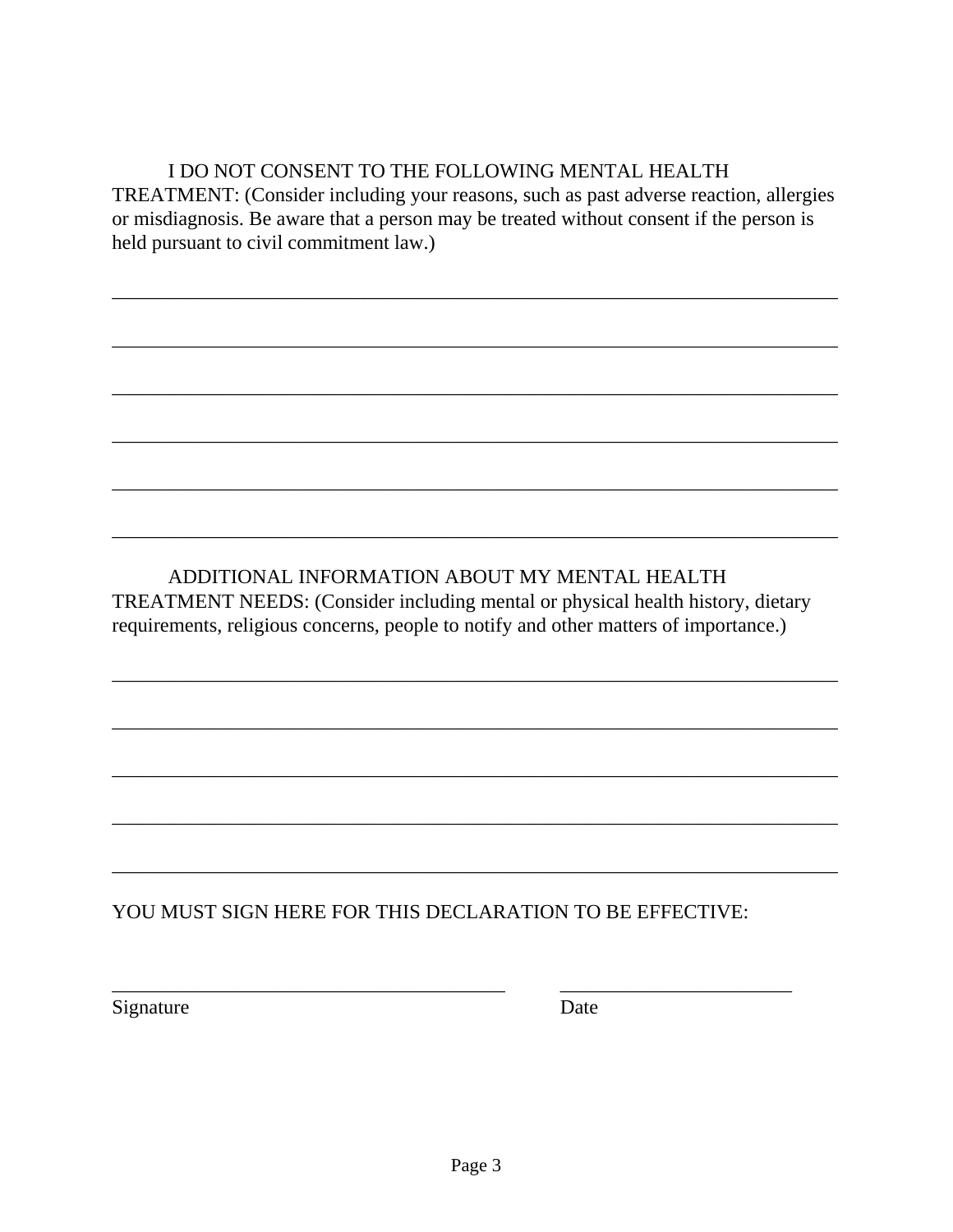#### AFFIRMATION OF WITNESSES

I affirm that the person signing this declaration:

- (a) Is personally known to me;
- (b) Signed or acknowledged his or her signature on this declaration in my presence;
- (c) Appears to be of sound mind and not under duress, fraud or undue influence;
- (d) Is not related to me by blood, marriage or adoption;
- (e) Is not a patient or resident in a facility that I or my relative owns or operates;

\_\_\_\_\_\_\_\_\_\_\_\_\_\_\_\_\_\_\_\_\_\_\_\_\_\_\_\_\_\_\_\_\_\_\_\_\_\_\_\_ \_\_\_\_\_\_\_\_\_\_\_\_\_\_\_\_\_\_\_\_\_\_\_\_\_\_\_

\_\_\_\_\_\_\_\_\_\_\_\_\_\_\_\_\_\_\_\_\_\_\_\_\_\_\_\_\_\_\_\_\_\_\_\_\_\_\_\_ \_\_\_\_\_\_\_\_\_\_\_\_\_\_\_\_\_\_\_\_\_\_\_\_\_\_\_

- (f) Is not my patient and does not receive mental health services from me or my relative; and
- (g) Has not appointed me as a representative in this document.

Witnessed By:

(Signature of Witness/Date) (Printed Name of Witness)

(Signature of Witness/Date) (Printed Name of Witness)

## ACCEPTANCE OF APPOINTMENT AS REPRESENTATIVE

I accept this appointment and agree to serve as representative to make mental health treatment decisions. I understand that I must act consistently with the desires of the person I represent, as expressed in this declaration or, if not expressed, as otherwise known by me. If I do not know the desires of the person I represent, I have a duty to act in what I believe in good faith to be that person's best interest. I understand that this document gives me authority to make decisions about mental health treatment only while that person has been determined to be incapable of making those decisions by a court or two physicians. I understand that the person who appointed me may revoke this declaration in whole or in part by communicating the revocation to the attending physician or other provider when the person is not incapable.

| (Signature of Representative/Date)           | (Printed Name) |  |
|----------------------------------------------|----------------|--|
| (Signature of Alternate Representative/Date) | (Printed Name) |  |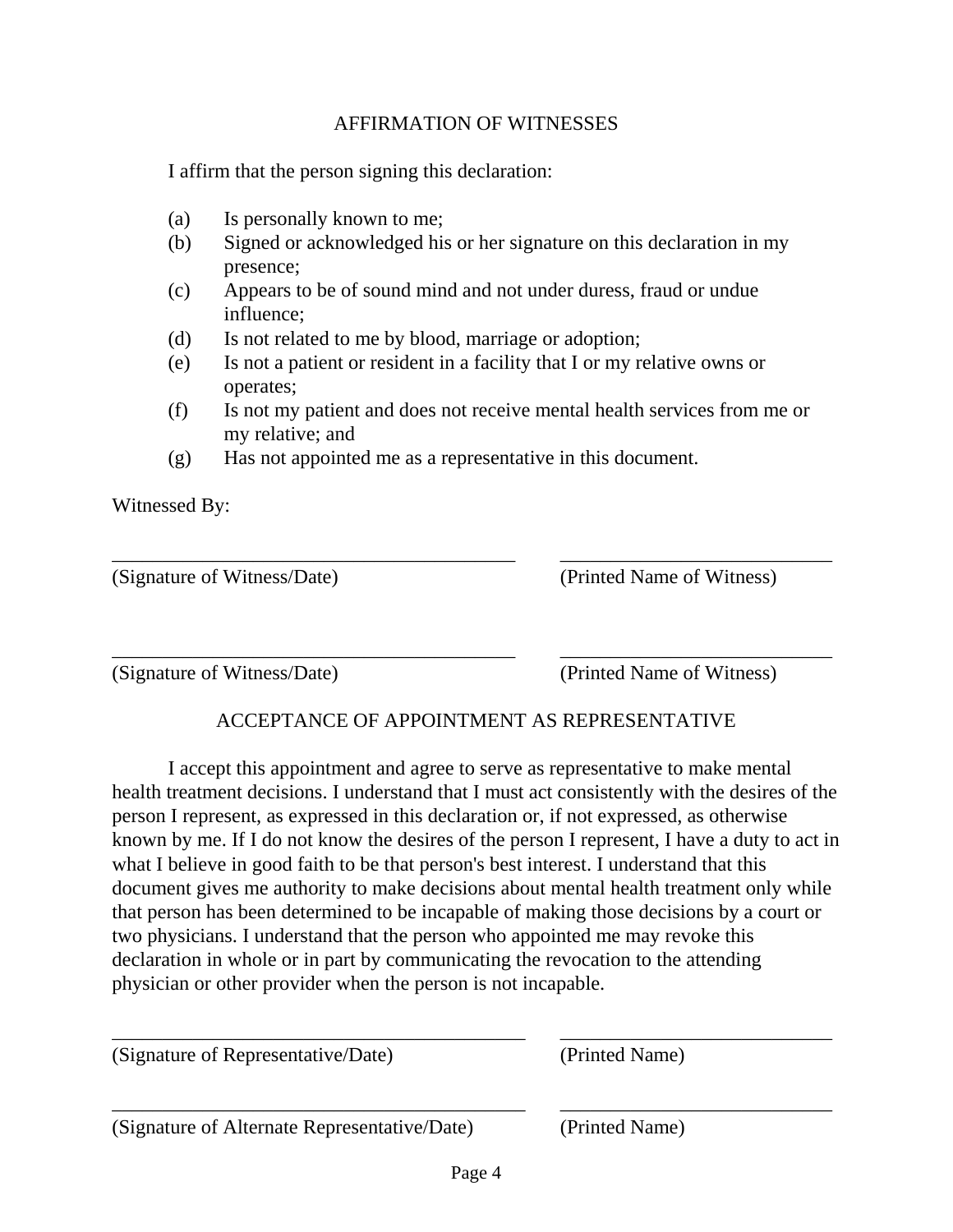#### NOTICE TO PERSON MAKING A DECLARATION FOR MENTAL HEALTH TREATMENT

This is an important legal document. It creates a declaration for mental health treatment. Before signing this document, you should know these important facts:

This document allows you to make decisions in advance about certain types of mental health treatment: psychoactive medication, short-term (not to exceed 17 days) admission to a treatment facility, convulsive treatment and outpatient services. Outpatient services are mental health services provided by appointment by licensed professionals and programs. The instructions that you include in this declaration will be followed only if a court or two physicians believe that you are incapable of making treatment decisions. Otherwise, you will be considered capable to give or withhold consent for the treatments. Your instructions may be overridden if you are being held pursuant to civil commitment law.

You may also appoint a person as your representative to make treatment decisions for you if you become incapable. The person you appoint has a duty to act consistently with your desires as stated in this document or, if not stated, as otherwise known by the representative. If your representative does not know your desires, he or she must make decisions in your best interests. For the appointment to be effective, the person you appoint must accept the appointment in writing. The person also has the right to withdraw from acting as your representative at any time. A "representative" is also referred to as an "attorney-in-fact" in state law but this person does not need to be an attorney at law.

This document will continue in effect for a period of three years unless you become incapable of participating in mental health treatment decisions. If this occurs, the directive will continue in effect until you are no longer incapable.

You have the right to revoke this document in whole or in part at any time you have not been determined to be incapable. YOU MAY NOT REVOKE THIS DECLARATION WHEN YOU ARE CONSIDERED INCAPABLE BY A COURT OR TWO PHYSICIANS. A revocation is effective when it is communicated to your attending physician or other provider.

If there is anything in this document that you do not understand, you should ask a lawyer to explain it to you. This declaration will not be valid unless it is signed by two qualified witnesses who are personally known to you and who are present when you sign or acknowledge your signature.